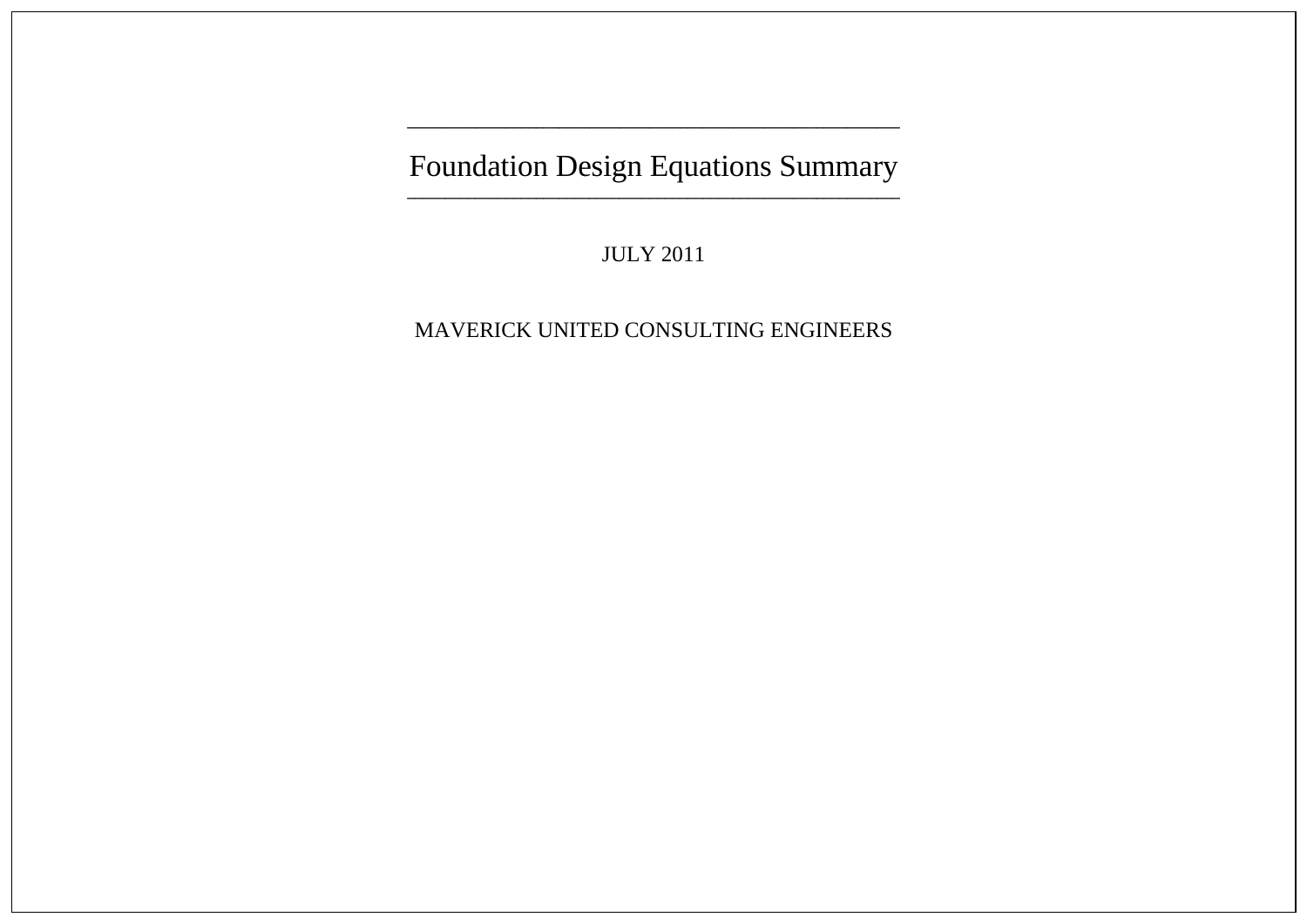*Foundation Design Equations Summary*

### **1.0 INTRODUCTION**

Definitions of variables are as follows:- Allowable (safe) net effective bearing capacity, qfnet' Allowable (safe) net bearing capacity, qfnet Gross effective bearing capacity, q<sub>t</sub>' Gross bearing capacity,  $q_f$ Net (effective) working pressure, qwnet' Effective surcharge above founding level, po' Total surcharge above founding level,  $p_0$ Standard penetration test, SPT, N Factor of safety, FOS Water table, WT Depth of water table from ground level, z<sup>u</sup> Depth of foundation founding level from ground level, D Width of foundation, B Length of foundation, L Influence factor,  $I_s = f_s.f_d$ Shape and rigidity factor, fs Depth factor,  $f_d$ SLS pile axial compression capacity, N<sub>cap,pile,comp,sls</sub> Base effective bearing capacity,  $Q_b'$ Gross effective bearing capacity,  $q_f$ '(z=L-L<sub>0</sub>) Shaft effective friction capacity, Qs' Average shaft effective stress,  $\tau$ a' Pile weight minus soil weight removed, Fpile Combined base effective bearing and shaft effective friction capacity, Pf' Overall pile effective capacity for vertical (compressive) load,  $P_{cap}$ 

This document presents a summary of commonly applied engineering equations for the design of shallow and deep foundations.

#### **2.0 FOUNDATION DESIGN EQUATIONS SUMMARY**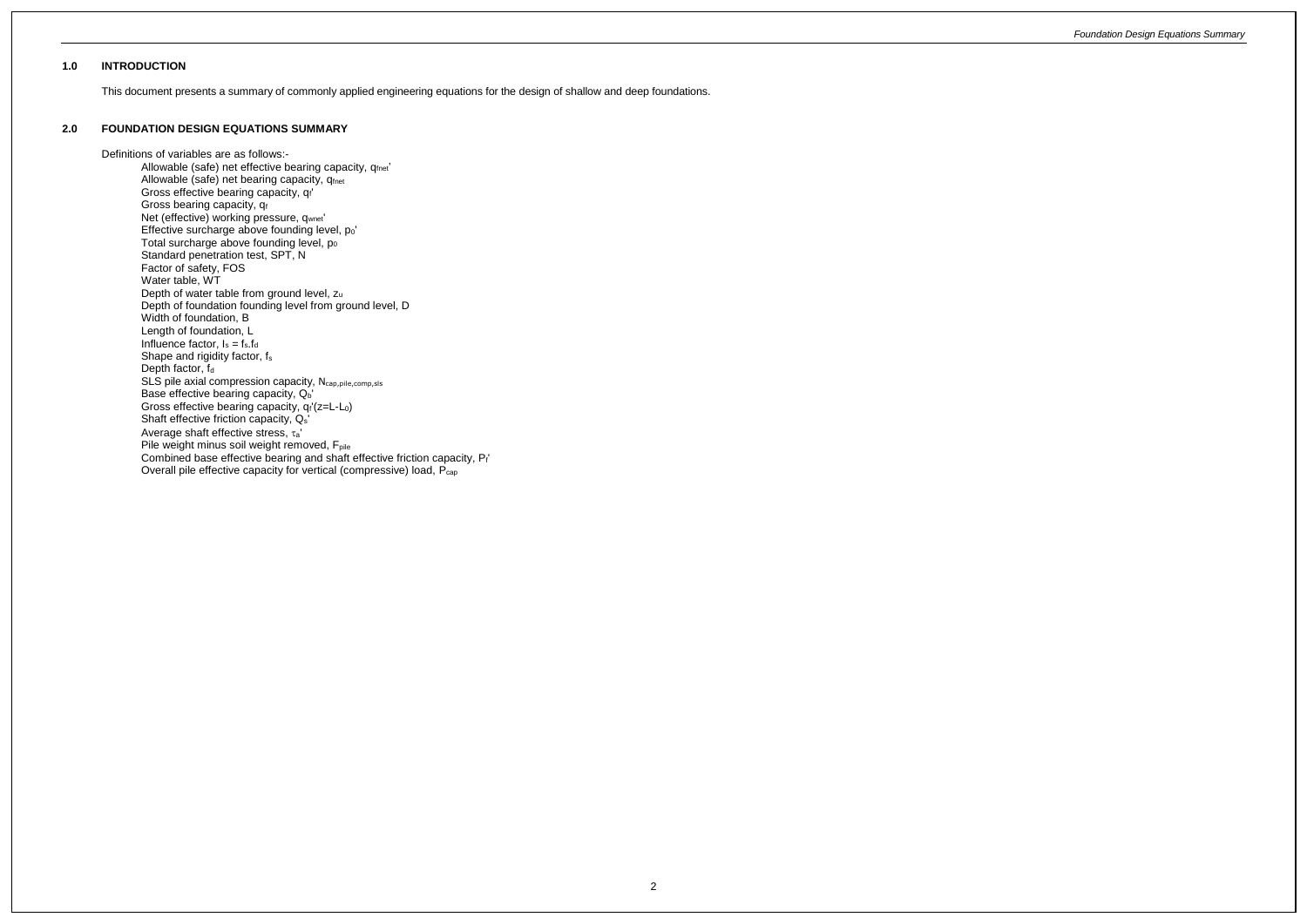*Foundation Design Equations Summary*

| <b>Foundation</b><br><b>Type</b> | <b>Structural Capacity</b>                                                                                                                                                                                | <b>Geotechnical Capacity</b>                                                                                                                                                                                                                                                                                                                                                                                                                                                                                                                    |                                                                                                                                                                                                                                                                       |                                                                                                                                                                                                                                                                                                                                                                                                                                                                                                                                                                                      | <b>Geotechnical Settlement</b>                                                                                                                                                                                                                                                                                                                                                                                  |                                                                                                                                                                                                                                                                                                                                                           |                                                                         |  |
|----------------------------------|-----------------------------------------------------------------------------------------------------------------------------------------------------------------------------------------------------------|-------------------------------------------------------------------------------------------------------------------------------------------------------------------------------------------------------------------------------------------------------------------------------------------------------------------------------------------------------------------------------------------------------------------------------------------------------------------------------------------------------------------------------------------------|-----------------------------------------------------------------------------------------------------------------------------------------------------------------------------------------------------------------------------------------------------------------------|--------------------------------------------------------------------------------------------------------------------------------------------------------------------------------------------------------------------------------------------------------------------------------------------------------------------------------------------------------------------------------------------------------------------------------------------------------------------------------------------------------------------------------------------------------------------------------------|-----------------------------------------------------------------------------------------------------------------------------------------------------------------------------------------------------------------------------------------------------------------------------------------------------------------------------------------------------------------------------------------------------------------|-----------------------------------------------------------------------------------------------------------------------------------------------------------------------------------------------------------------------------------------------------------------------------------------------------------------------------------------------------------|-------------------------------------------------------------------------|--|
|                                  |                                                                                                                                                                                                           | <b>Cohesionless Soils</b>                                                                                                                                                                                                                                                                                                                                                                                                                                                                                                                       | <b>Cohesive Soils</b>                                                                                                                                                                                                                                                 | <b>Rocks</b>                                                                                                                                                                                                                                                                                                                                                                                                                                                                                                                                                                         | <b>Cohesionless Soils</b>                                                                                                                                                                                                                                                                                                                                                                                       | <b>Cohesive Soils</b>                                                                                                                                                                                                                                                                                                                                     | <b>Rocks</b>                                                            |  |
|                                  | <b>ULS</b>                                                                                                                                                                                                | <b>Empirical</b>                                                                                                                                                                                                                                                                                                                                                                                                                                                                                                                                | <b>Empirical</b>                                                                                                                                                                                                                                                      | <b>Empirical</b>                                                                                                                                                                                                                                                                                                                                                                                                                                                                                                                                                                     | <b>Elastic</b>                                                                                                                                                                                                                                                                                                                                                                                                  | <b>Elastic</b>                                                                                                                                                                                                                                                                                                                                            | <b>Elastic</b>                                                          |  |
|                                  | Excluding soil-structure interaction, the pad<br>footing is designed to resist the ULS<br>pressure stemming from the ULS column<br>loads. Note that the DL of the pad is NOT<br>included in the analysis. | $q_{\text{fnet}}$ ' $\approx$ k.30N/FOS = k.10N, k =<br>0.5 if WT above depth of B                                                                                                                                                                                                                                                                                                                                                                                                                                                              | $q_{\text{fnet}} \approx k.42.6 N/FOS = k.14.2 N, k =$<br>0.67 if WT above ground level                                                                                                                                                                               | $q_{\text{fnet}}$ ' $\approx$ k.30N/FOS = k.10N, k =<br>1.0 if WT above depth of B                                                                                                                                                                                                                                                                                                                                                                                                                                                                                                   | $\delta$ = q <sub>wnet</sub> '.B.(1- $v^2$ ).ls/E<br>$v = 0.15 - 0.25$<br>$I_s = f_s.f_d$<br>$f_s = 1.12(L/B)^{0.39}$<br>Flexible Rectangular<br>$f_s = 0.90(L/B)^{0.38}$<br>Rigid Rectangular<br>$f_s = 1.0$<br><b>Flexible Circular</b><br>$f_s = 0.79$<br><b>Rigid Circular</b><br>$f_d = 1 - 0.08(D/B) \cdot [1 + (4/3) \cdot (B/L)]$<br>$E = 1000N$ Normally Consolidated<br>$E = 2000N$ Over Consolidated | $\delta$ = q <sub>wnet</sub> '.B.(1- $v^2$ ).ls/E<br>$v = 0.30 - 0.50$<br>$I_s = f_s.f_d$<br>$f_s = 1.12(L/B)^{0.39}$<br>Flexible Rectangular<br>$f_s = 0.90(L/B)^{0.38}$<br><b>Rigid Rectangular</b><br>$f_s = 1.0$<br>Flexible Circular<br>$f_s = 0.79$<br><b>Rigid Circular</b><br>$f_d = 1 - 0.08(D/B) \cdot [1 + (4/3) \cdot (B/L)]$<br>$E = 200S_u$ | $\delta$ = $q_{\text{wnet}}$ '.(B/E) .lp.F <sub>B</sub> .F <sub>D</sub> |  |
| Pad                              |                                                                                                                                                                                                           | Terzaghi                                                                                                                                                                                                                                                                                                                                                                                                                                                                                                                                        | Terzaghi                                                                                                                                                                                                                                                              | Terzaghi                                                                                                                                                                                                                                                                                                                                                                                                                                                                                                                                                                             | <b>Burland and Burbidge</b>                                                                                                                                                                                                                                                                                                                                                                                     | <b>Elastic and 1D Consolidation</b>                                                                                                                                                                                                                                                                                                                       |                                                                         |  |
|                                  |                                                                                                                                                                                                           | $q_{\text{fnet}}' = (q_f - p_0) / FOS$<br>$q_f' = s_c.d_c.N_{c, strip}.c' +$<br>$S_q.d_q.N_{q, strip}.p_0' + S_{\gamma}.d_{\gamma}.N_{\gamma, strip}.B/2.\gamma'$<br>$s_c = (s_q. N_q - 1)/(N_q - 1)$<br>$d_c=1+0.4\tan^{-1}(D/B)$<br>Prandtl,<br>$N_{c, strip} = (N_{q, strip} - 1).cot\phi'$<br>$s_q=1+(B'/L')sin\phi'$<br>Reissner,<br>$N_{q,\text{strip}} = e^{\pi \tan \phi} \cdot \tan^2(45^\circ + \phi^2/2)$<br>$s_{\gamma} = 1 - 0.3(B'/L')$<br>$d_{\gamma} = 1.0$<br>Hansen,<br>$N_{\gamma, strip} = 2.0(N_{q, strip} - 1).tan \phi'$ | $q_{\text{fnet}} = (q_f - p_0) / FOS$<br>$q_f = s_c.d_c.N_{c, strip}.S_u + p_0$<br>$s_c = 1 + 0.2(B/L)$<br>$d_q = 1 + 2 \tan \phi'(1 - \sin \phi')^2$ .tan <sup>-1</sup> (D/B') $d_c = 1 + (0.053D/B)^{0.5}$ for D/B $\leq 4.0$<br>Skempton, $N_{c, strip} = (2+\pi)$ | $q_{\text{fnet}}' = (q_f - p_0') / FOS$<br>$q_f' = s_c.d_c.N_{c, strip}.c' +$<br>$\vert$ Sq. $d_q$ , N <sub>q, strip</sub> . $p_0'$ + S <sub><math>\gamma</math></sub> , $d_\gamma$ , N <sub><math>\gamma</math>, strip</sub> . B/2. $\gamma$<br>$s_c = (s_q.N_q-1)/(N_q-1)$<br>$d_c = 1 + 0.4 \tan^{-1}(D/B)$<br>Tomlinson, N <sub>c,strip</sub><br>$s_q = 1 + (B'/L') \sin \phi'$<br>$d_q = 1 + 2 \tan \phi' (1 - \sin \phi')^2 \cdot \tan^{-1}(D/B')$<br>Tomlinson, N <sub>q,strip</sub><br>$s_7 = 1 - 0.3(B'/L')$<br>$d_{\gamma} = 1.0$<br>Tomlinson, $N_{\gamma, \text{strip}}$ | $\delta = 1.71$ q <sub>wnet</sub> '. B <sup>0.7</sup> /N <sup>1.4</sup>                                                                                                                                                                                                                                                                                                                                         | Rectangular<br>$\delta = \sum \Delta \delta = \sum [m_v . \Delta \sigma_v'. \Delta H]$<br>$\Delta \sigma_v' = 4.$ qwnet'. I $\sigma$<br>$m = (B/2)/z$<br>$n = (L/2)/z$<br>Circular<br>$\delta = \sum \Delta \delta = \sum [m_v . \Delta \sigma_v'. \Delta H]$<br>$\Delta \sigma_v' = 1$ . qwnet'. $I_{\sigma}$                                            |                                                                         |  |

| <b>Foundation</b><br>Type | <b>Structural Capacity</b> | <b>Geotechnical Capacity</b>                                                   |                                                                                         |                                                                          | <b>Geotechnical Settlement</b> |                                     |                  |
|---------------------------|----------------------------|--------------------------------------------------------------------------------|-----------------------------------------------------------------------------------------|--------------------------------------------------------------------------|--------------------------------|-------------------------------------|------------------|
|                           |                            | <b>Cohesionless Soils</b>                                                      | <b>Cohesive Soils</b>                                                                   | <b>Rocks</b>                                                             | <b>Cohesionless Soils</b>      | <b>Cohesive Soils</b>               | <b>Rocks</b>     |
| Strip                     | <b>ULS</b>                 | <b>Empirical</b>                                                               | <b>Empirical</b>                                                                        | <b>Empirical</b>                                                         | <b>Elastic</b>                 | <b>Elastic</b>                      | <b>Elastic</b>   |
|                           | $\ldots$ as that for pads  | $q_{\text{fnet}}' \approx k.21N/FOS = k.7N, k =$<br>0.5 if WT above depth of B | $q_{\text{fnet}} \approx k.35.5N/FOS = k.11.8N, k$<br>$= 0.67$ if WT above ground level | $q_{\text{fnet}}'$ ≈ k.21N/FOS = k.7N, k =<br>1.0 if WT above depth of B | $\ldots$ as that for pads      | $\ldots$ as that for pads           | as that for pads |
|                           |                            | Terzaghi                                                                       | Terzaghi                                                                                | Terzaghi                                                                 | <b>Burland and Burbidge</b>    | <b>Elastic and 1D Consolidation</b> |                  |
|                           |                            | as that for pads                                                               | as that for pads                                                                        | . as that for pads                                                       | $\ldots$ as that for pads      | $\ldots$ as that for pads           |                  |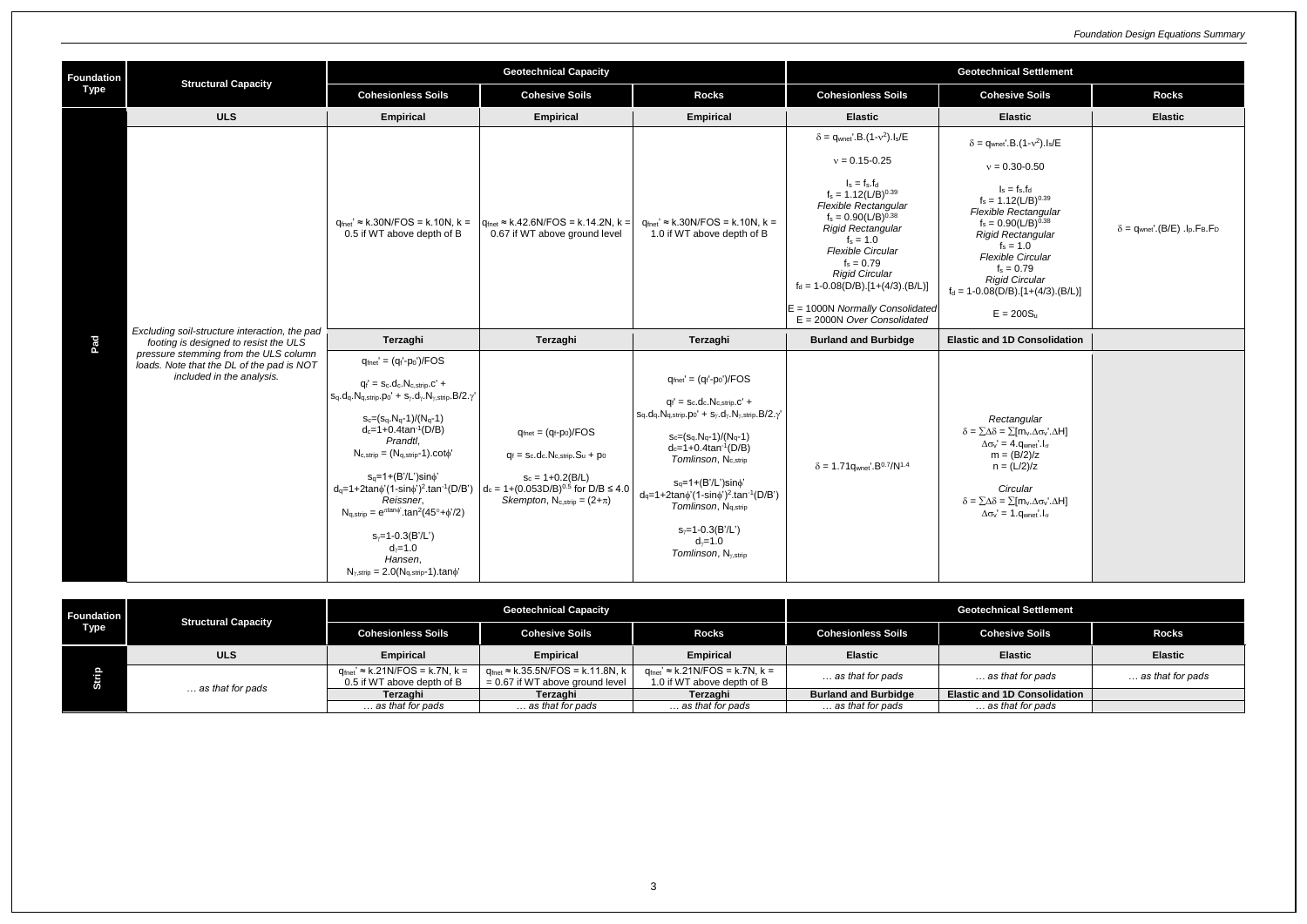| <b>Foundation Design Equations Summary</b> |  |  |
|--------------------------------------------|--|--|
|                                            |  |  |

|                   | <b>Structural Capacity</b>                                                                                                                                                                                                                                                                                                                                                                                                                                                                                                                                                                                                                                                                                                                                                                                                                                                                                 |                              |                       |                  |                                |                                     |                  |  |
|-------------------|------------------------------------------------------------------------------------------------------------------------------------------------------------------------------------------------------------------------------------------------------------------------------------------------------------------------------------------------------------------------------------------------------------------------------------------------------------------------------------------------------------------------------------------------------------------------------------------------------------------------------------------------------------------------------------------------------------------------------------------------------------------------------------------------------------------------------------------------------------------------------------------------------------|------------------------------|-----------------------|------------------|--------------------------------|-------------------------------------|------------------|--|
| <b>Foundation</b> |                                                                                                                                                                                                                                                                                                                                                                                                                                                                                                                                                                                                                                                                                                                                                                                                                                                                                                            | <b>Geotechnical Capacity</b> |                       |                  | <b>Geotechnical Settlement</b> |                                     |                  |  |
| Type              |                                                                                                                                                                                                                                                                                                                                                                                                                                                                                                                                                                                                                                                                                                                                                                                                                                                                                                            | <b>Cohesionless Soils</b>    | <b>Cohesive Soils</b> | <b>Rocks</b>     | <b>Cohesionless Soils</b>      | <b>Cohesive Soils</b>               | <b>Rocks</b>     |  |
|                   | <b>ULS</b>                                                                                                                                                                                                                                                                                                                                                                                                                                                                                                                                                                                                                                                                                                                                                                                                                                                                                                 | <b>Empirical</b>             | <b>Empirical</b>      | <b>Empirical</b> | <b>Elastic</b>                 | <b>Elastic</b>                      | <b>Elastic</b>   |  |
| Raft              | Excluding soil-structure interaction, raft<br>designed as series of pad footings, strip<br>footings, multi-column footings, combined<br>footings and strap footings culminating in<br>an inverted flat slab (in the case of a solid<br>raft) or an inverted one- or two-way<br>spanning slab (in the case of a stripped<br>raft) to resist the ULS pressure stemming<br>from the ULS column loads. Note that as<br>with the pad, strip, multi-column and<br>combined footings the DL of the raft is<br>NOT included in the inverted flat, one- or<br>two-way spanning slab analysis.<br>Including soil-structure interaction, raft<br>analysed and designed to the ULS column<br>loads with soil stiffness modelled beneath<br>the raft as springs based on the modulus<br>of the subgrade reaction over the pressure<br>bulb, each sub-soil layer contributing a<br>spring stiffness connected in series. | $\ldots$ as that for pads    | as that for pads      | as that for pads | as that for pads               | as that for pads                    | as that for pads |  |
|                   | <b>SLS</b>                                                                                                                                                                                                                                                                                                                                                                                                                                                                                                                                                                                                                                                                                                                                                                                                                                                                                                 | Terzaghi                     | Terzaghi              | Terzaghi         | <b>Burland and Burbidge</b>    | <b>Elastic and 1D Consolidation</b> |                  |  |
|                   | Including soil-structure interaction, raft<br>analysed to the SLS column loads with soil<br>stiffness modelled beneath the raft as<br>springs based on the modulus of the<br>subgrade reaction over the pressure bulb,<br>each sub-soil layer contributing a spring<br>stiffness connected in series. Raft stiffness<br>modified to limit angular distortion to<br>distance/350.                                                                                                                                                                                                                                                                                                                                                                                                                                                                                                                           | as that for pads             | as that for pads      | as that for pads | as that for pads               | as that for pads                    |                  |  |

| Foundation<br>Type                                                                                                                                                                                      | <b>Structural Capacity</b>                                                                                                                                                                                                                                                                                                                                                                                                                                              | <b>Geotechnical Capacity</b>                                          |                                                                    |                                                                    | <b>Geotechnical Settlement</b>                                       |                                                                    |                                                                             |
|---------------------------------------------------------------------------------------------------------------------------------------------------------------------------------------------------------|-------------------------------------------------------------------------------------------------------------------------------------------------------------------------------------------------------------------------------------------------------------------------------------------------------------------------------------------------------------------------------------------------------------------------------------------------------------------------|-----------------------------------------------------------------------|--------------------------------------------------------------------|--------------------------------------------------------------------|----------------------------------------------------------------------|--------------------------------------------------------------------|-----------------------------------------------------------------------------|
|                                                                                                                                                                                                         |                                                                                                                                                                                                                                                                                                                                                                                                                                                                         | <b>Cohesionless Soils</b>                                             | <b>Cohesive Soils</b>                                              | <b>Rocks</b>                                                       | <b>Cohesionless Soils</b>                                            | <b>Cohesive Soils</b>                                              | <b>Rocks</b>                                                                |
| raft o <sub>l</sub><br>raft)<br>solid<br>nning<br>$\mathbf{a}$<br>sc.<br>ad<br>Raft<br><i>may l</i><br>>-way<br>iled<br><i>raft</i><br>two<br><b>Pil</b><br>The -euo padd track)<br>The -ord padd track | <b>ULS</b>                                                                                                                                                                                                                                                                                                                                                                                                                                                              | <b>Empirical</b>                                                      | <b>Empirical</b>                                                   | <b>Empirical</b>                                                   | <b>Elastic</b>                                                       | <b>Elastic</b>                                                     | <b>Elastic</b>                                                              |
|                                                                                                                                                                                                         | Including soil-structure interaction, piled<br>raft analysed and designed to the ULS<br>column loads with soil stiffness modelled<br>beneath the piled raft, along and beneath<br>the piles as springs based on the modulus<br>of the subgrade reaction over the pressure<br>bulb, each sub-soil layer contributing a<br>spring stiffness connected in series.                                                                                                          | as that for pads and<br>piles to their respective<br>stiffness ratios | as that for pads and piles to<br>their respective stiffness ratios | as that for pads and piles to<br>their respective stiffness ratios | . as that for pads and piles to<br>their respective stiffness ratios | as that for pads and piles to<br>their respective stiffness ratios | $\ldots$ as that for pads and piles to<br>their respective stiffness ratios |
|                                                                                                                                                                                                         | <b>SLS</b>                                                                                                                                                                                                                                                                                                                                                                                                                                                              | Terzaghi                                                              | Terzaghi                                                           | Terzaghi                                                           | <b>Burland and Burbidge /</b><br><b>Empirical</b>                    | <b>Elastic and 1D Consolidation /</b><br><b>Empirical</b>          |                                                                             |
|                                                                                                                                                                                                         | Including soil-structure interaction, piled<br>raft analysed to the SLS column loads with<br>soil stiffness modelled beneath the piled<br>raft, along and beneath the piles as<br>springs based on the modulus of the<br>subgrade reaction over the pressure bulb,<br>each sub-soil layer contributing a spring<br>stiffness connected in series. Raft<br>stiffness, pile size, pile spacing and pile<br>depth modified to limit angular distortion to<br>distance/350. | as that for pads and<br>piles to their respective<br>stiffness ratios | as that for pads and piles to<br>their respective stiffness ratios | as that for pads and piles to<br>their respective stiffness ratios | as that for pads and piles to<br>their respective stiffness ratios   | as that for pads and piles to<br>their respective stiffness ratios |                                                                             |